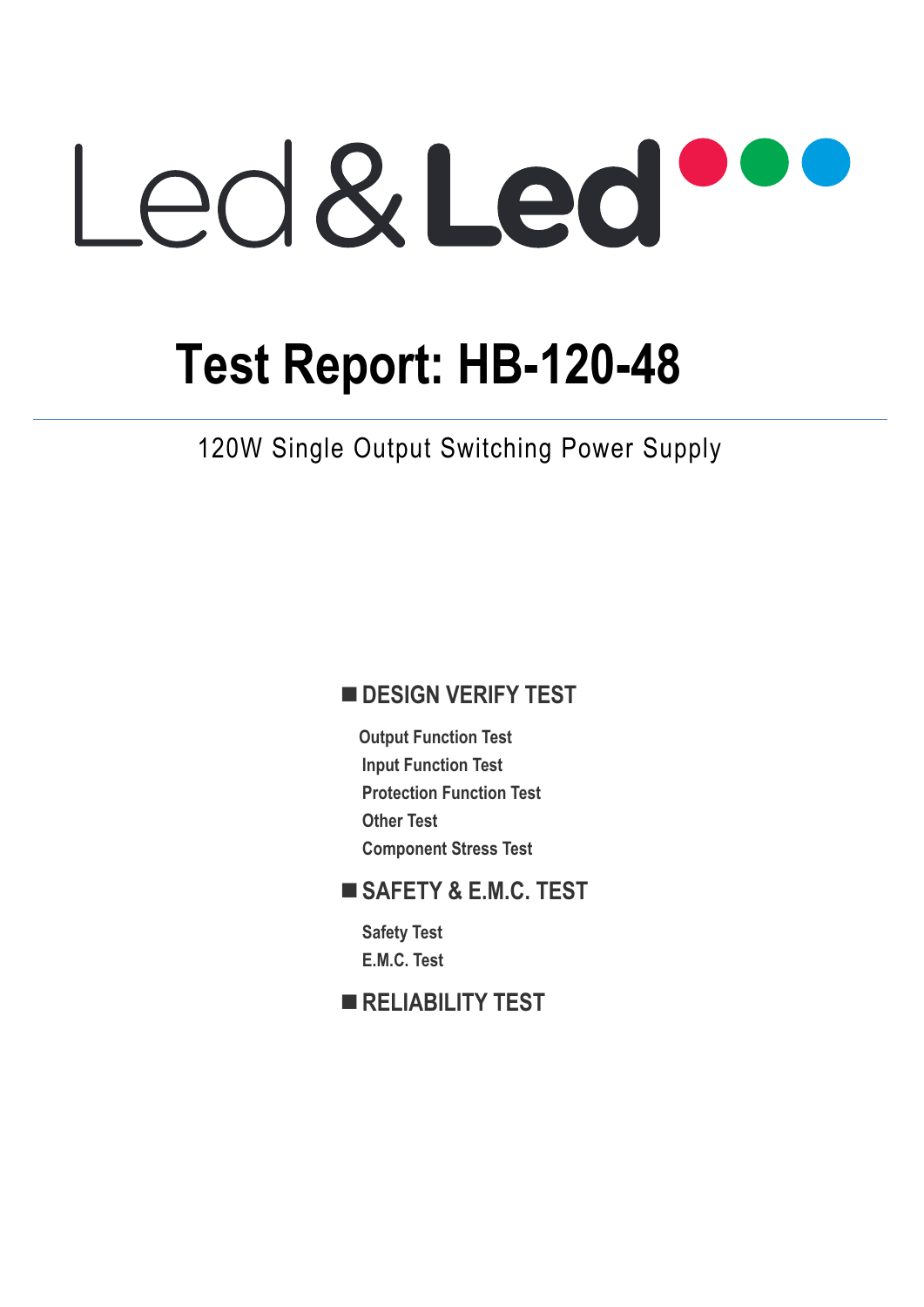#### **DESIGN VERIFY TEST**

#### **OUTPUT FUNCTION TEST**

| <b>NO</b>      | <b>TEST ITEM</b>                   | <b>SPECICATION</b>                            | <b>TEST CONDITION</b>                                                                                               | <b>RESULT</b>                                                   | <b>VERDICT</b> |
|----------------|------------------------------------|-----------------------------------------------|---------------------------------------------------------------------------------------------------------------------|-----------------------------------------------------------------|----------------|
| $\mathbf{1}$   | <b>RIPPLE &amp; NOISE</b>          | V1: 200 mVp-p (Max)                           | I/P: 230 VAC<br>O/P:FULL LOAD<br>Ta: $25^{\circ}$ C                                                                 | mVp-p (Max)<br>V1:40.8                                          | P              |
| $\overline{2}$ | OUTPUT VOLTAGE<br>ADJUST RANGE     | CH1: 43V~53 V                                 | I/P: 230 VAC<br>I/P:115VAC<br>O/P:MIN LOAD<br>Ta: $25^{\circ}$ C                                                    | 41.68 V~54.24 V /230VAC<br>41.68 V~51.24 V/115VAC               | $\mathsf{P}$   |
| 3              | <b>CURRENT ADJ RANGE</b>           | $1.2A - 2.5A$                                 | I/P: 230 VAC<br>O/P:FULL LOAD<br>Ta: $25^{\circ}$ C                                                                 | $1.03 A - 2.987 A$                                              | ${\sf P}$      |
| $\overline{4}$ | <b>CONSTANT CURRENT REGION</b>     | 24V~48V                                       | I/P: 230 VAC<br>O/P:CV MODE<br>Ta: $25^{\circ}$ C                                                                   | O/P=24V: 2.598<br>$\mathsf{A}$<br>O/P=47V: 2.60<br>$\mathsf{A}$ | P              |
| 5              | OUTPUT VOLTAGE<br><b>TOLERANCE</b> | V1: $-1\% \sim 1\%$ (Max)                     | I/P: 100 VAC /305VAC<br>O/P:FULL/ 0% LOAD<br>Ta: $25^{\circ}$ C                                                     | V1: -0.02 %~ 0.02 %                                             | P              |
| $6\phantom{1}$ | <b>LINE REGULATION</b>             | $V1: -0.5\% \sim 0.5\%$ (Max)                 | I/P:100 VAC ~305 VAC<br>O/P:FULL LOAD<br>Ta: $25^{\circ}$ C                                                         | V1: 0 %~ 0 %                                                    | P              |
| $\overline{7}$ | <b>LOAD REGULATION</b>             | $V1: -0.5\% \sim 0.5\%$ (Max)                 | I/P: 230 VAC<br>O/P:FULL~MIN LOAD<br>Ta: $25^{\circ}$ C                                                             | $V1: -0.02$ %~ 0.02 %                                           | P              |
| 8              | SET UP TIME                        | 230VAC/2500 ms (Max)<br>115VAC/ 2500 ms (Max) | I/P: 230 VAC<br>I/P: 115 VAC<br>O/P:FULL LOAD<br>Ta: $25^{\circ}$ C                                                 | 230VAC/ 880<br>ms<br>115 VAC/ 1760<br>ms                        | P              |
| 9              | <b>RISE TIME</b>                   | 230VAC/ 50 ms (Max)<br>115VAC/ 50 ms (Max)    | I/P: 230 VAC<br>I/P: 115 VAC<br>O/P:FULL LOAD<br>Ta: $25^{\circ}$ C                                                 | 230VAC/ 9.7<br>ms<br>115 VAC/ 9.7<br>ms                         | P              |
| 10             | HOLD UP TIME                       | 230VAC/ 12 ms (Typ)<br>115VAC/ 12 ms (Typ)    | I/P: 230 VAC<br>I/P: 115 VAC<br>O/P:FULL LOAD<br>Ta: $25^{\circ}$ C                                                 | 230VAC/<br>24<br>ms<br>115 VAC/<br>26<br>ms                     | $\mathsf{P}$   |
| 11             | OVER/UNDERSHOOT TEST               | $< +5\%$                                      | I/P: 230 VAC<br>O/P:FULL LOAD<br>Ta:25°C                                                                            | TEST:< 5<br>%                                                   | P              |
| 12             | <b>DYNAMIC LOAD</b>                | V1:4800 mVp-p                                 | I/P: 230 VAC<br>O/P:(1)FULL /Min LOAD<br>90%DUTY/1KHZ<br>(2) FULL / Min LOAD<br>90%DUTY/120HZ<br>Ta: $25^{\circ}$ C | 368 mVp-p<br>2280 mVp-p                                         | $\mathsf{P}$   |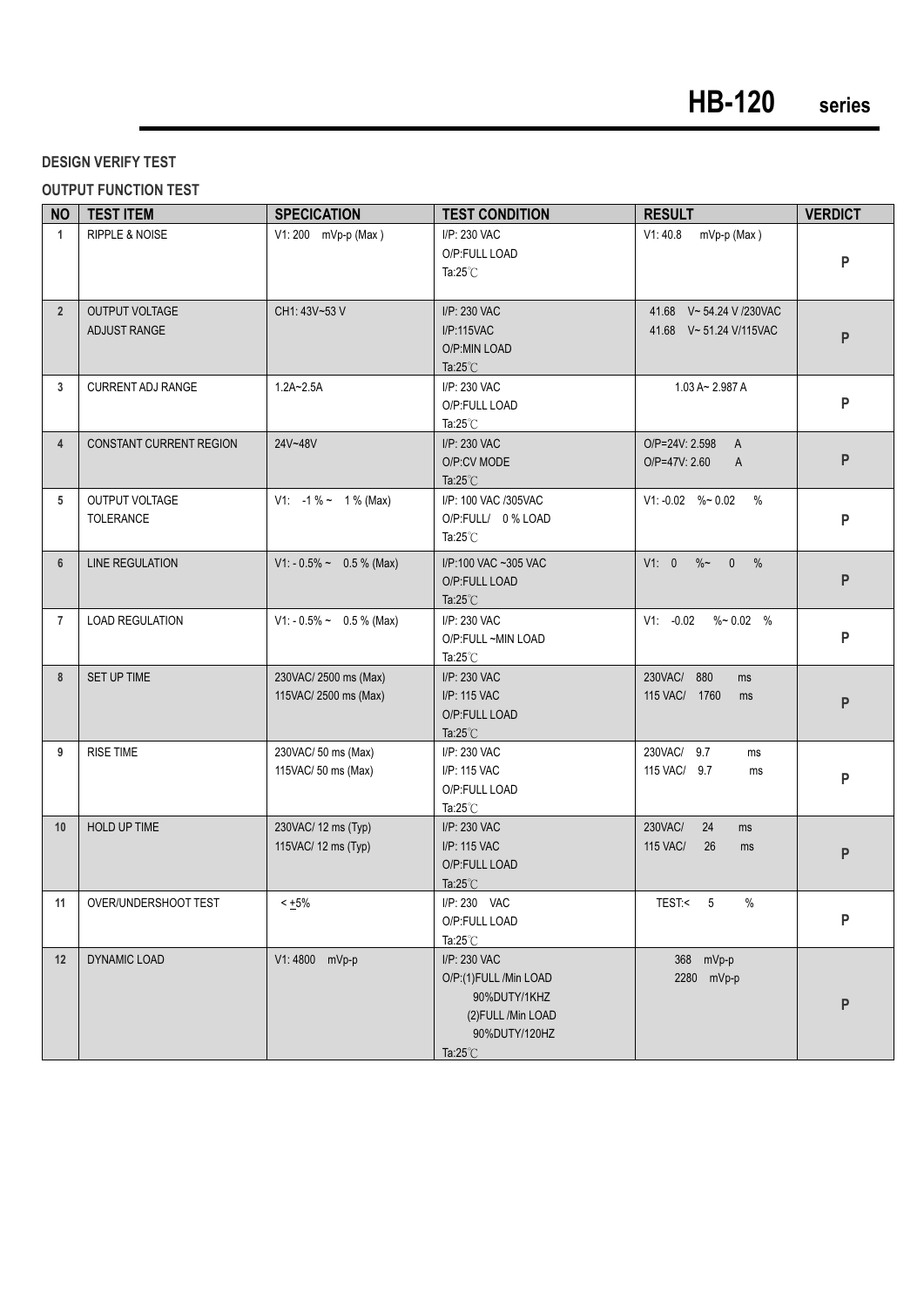## **HB-120 series**

| <b>DIMMER TEST</b><br>(B Type only) |                | SPEC:<br>*Reference resistance value for output current adjustment (Typical) |                             |        |        |        |            |        |            |        |        |            |            |
|-------------------------------------|----------------|------------------------------------------------------------------------------|-----------------------------|--------|--------|--------|------------|--------|------------|--------|--------|------------|------------|
|                                     |                | Resistance<br>value                                                          | 10K                         | 20K    | 30K    | 40K    | <b>50K</b> | 60K    | <b>70K</b> | 80K    | 90K    | 100K       |            |
|                                     |                | Output<br>current                                                            | 10%                         | 20%    | 30%    | 40%    | 50%        | 60%    | 70%        | 80%    | 90%    | 100%       |            |
|                                     |                | $*1 \sim 10V$ dimming function for output current adjustment (Typical)       |                             |        |        |        |            |        |            |        |        |            |            |
|                                     |                | Dimming<br>value                                                             | 1V                          | 2V     | 3V     | 4V     | 5V         | 6V     | 7V         | 8V     | 9V     | <b>10V</b> |            |
|                                     |                | Output<br>current                                                            | 10%                         | 20%    | 30%    | 40%    | 50%        | 60%    | 70%        | 80%    | 90%    | 100%       |            |
|                                     |                | *10V PWM signal for output current adjustment (Typical)                      |                             |        |        |        |            |        |            |        |        |            |            |
|                                     |                | Duty value                                                                   | 10%                         | 20%    | 30%    | 40%    | 50%        | 60%    | 70%        | 80%    | 90%    | 100%       |            |
|                                     |                | Output<br>current                                                            | 10%                         | 20%    | 30%    | 40%    | 50%        | 60%    | 70%        | 80%    | 90%    | 100%       |            |
|                                     |                |                                                                              |                             |        |        |        |            |        |            |        |        |            |            |
|                                     |                | TEST RESULT:                                                                 | $I/P$ : 230 VAC :Ta : 25 °C |        |        |        |            |        |            |        |        |            |            |
|                                     |                | Resistance<br>value                                                          | 10K                         | 20K    | 30K    | 40K    | <b>50K</b> | 60K    | <b>70K</b> | 80K    | 90K    |            | 100K       |
|                                     | 1              | Output<br>current                                                            | 0.318A                      | 0.574A | 0.824A | 1.072A | 1.325A     | 1.578A | 1.807A     | 2.025A | 2.298A |            | 2.540A     |
|                                     |                | %                                                                            | 12.72%                      | 22.96% | 32.96% | 42.88% | 53.00%     | 63.12% | 72.28%     | 81.00% | 91.92% |            | 101.60%    |
|                                     |                | Dimming<br>value                                                             | 1V                          | 2V     | 3V     | 4V     | 5V         | 6V     | 7V         | 8V     | 9V     |            | <b>10V</b> |
|                                     | $\overline{2}$ | Output<br>current                                                            | 0.313A                      | 0.559A | 0.804A | 1.047A | 1.298A     | 1.536A | 1.785A     | 2.025A | 2.273A |            | 2.519A     |
|                                     |                | %                                                                            | 12.52%                      | 22.36% | 32.16% | 41.88% | 51.92%     | 61.44% | 71.40%     | 81.00% | 90.92% |            | 100.76%    |
|                                     |                | Duty<br>value                                                                | 10%                         | 20%    | 30%    | 40%    | 50%        | 60%    | 70%        | 80%    | 90%    |            | 100%       |
|                                     | 3              | Output<br>current                                                            | 0.336A                      | 0.581A | 0.826A | 1.072A | 1.317A     | 1.562A | 1.807A     | 2.053A | 2.299A |            | 2.544A     |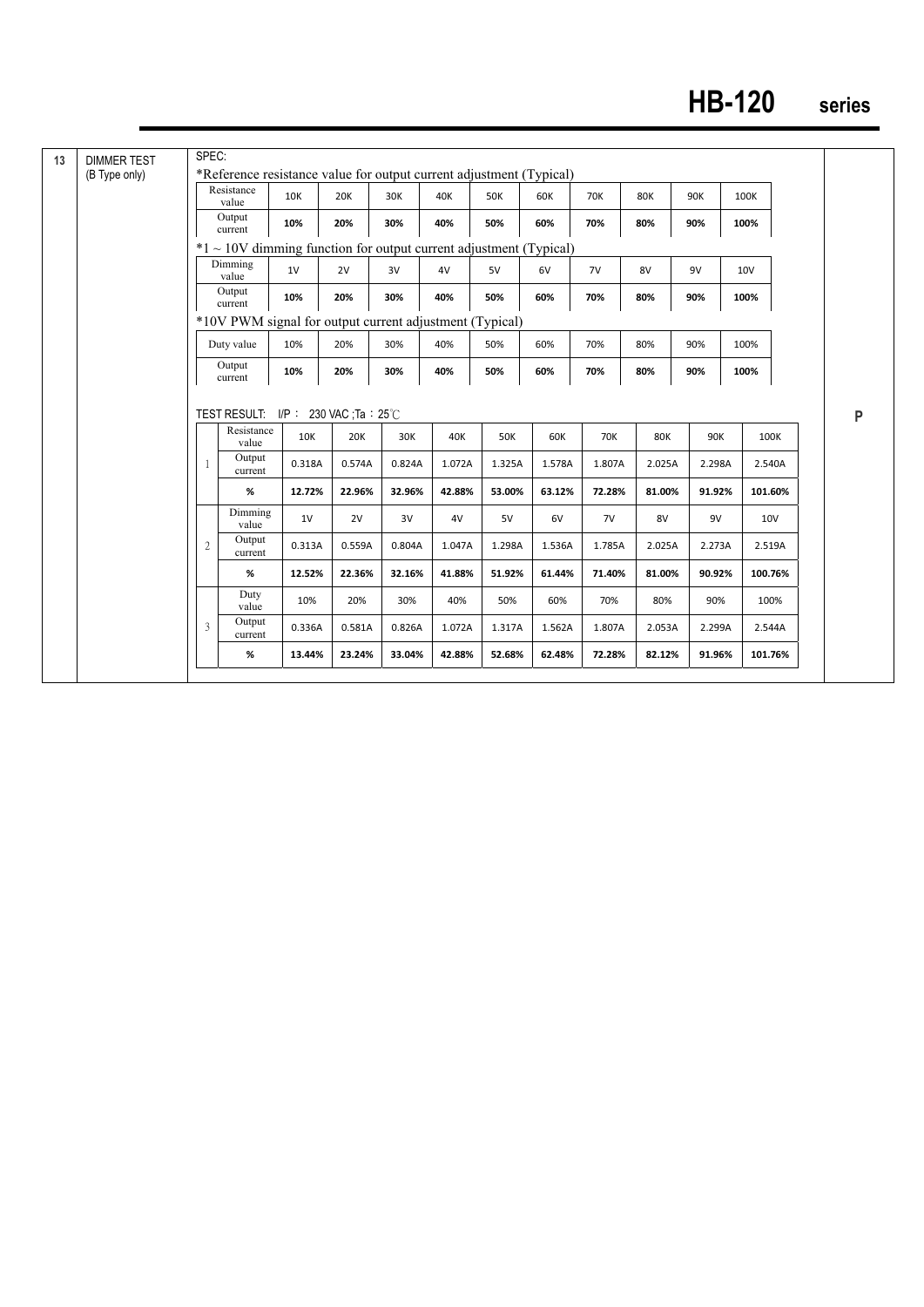#### **INPUT FUNCTION TEST**

| <b>NO</b>      | <b>TEST ITEM</b>             | <b>SPECICATION</b>                                                                           | <b>TEST CONDITION</b>                                                                                                                     | <b>RESULT</b>                                                                 | <b>VERDICT</b> |
|----------------|------------------------------|----------------------------------------------------------------------------------------------|-------------------------------------------------------------------------------------------------------------------------------------------|-------------------------------------------------------------------------------|----------------|
| $\mathbf{1}$   | <b>INPUT VOLTAGE RANGE</b>   | 90VAC~305 VAC                                                                                | I/P:TESTING<br>O/P:FULL LOAD<br>Ta: $25^{\circ}$ C                                                                                        | 79 V~305V                                                                     |                |
|                |                              |                                                                                              | $I/P$ :<br>(1)LOW-LINE-3V=87 V<br>(2)HIGH-LINE=305 V<br>O/P:FULL/MIN LOAD<br>ON: 30 Sec. OFF: 30 Sec 10MIN<br>(AC POWER ON/OFF NO DAMAGE) | TEST: OK                                                                      | P              |
| $\overline{2}$ | <b>INPUT FREQUENCY RANGE</b> | 47HZ ~63 HZ<br>NO DAMAGE OSC                                                                 | I/P: 100 VAC ~305VAC<br>O/P:FULL~MIN LOAD<br>Ta: $25^{\circ}$ C                                                                           | <b>OK</b>                                                                     | P              |
| $\overline{3}$ | POWER FACTOR                 | 0.95/230 VAC FULL LOAD (TYP)<br>0.98/115 VAC FULL LOAD (TYP)<br>0.93/277 VAC FULL LOAD (TYP) | I/P: 230 VAC<br>I/P: 115 VAC<br>I/P: 277 VAC<br>O/P:FULL LOAD<br>Ta: $25^{\circ}$ C                                                       | PF=0.9627/230V/100%LOAD<br>PF=0.9946 /115V/100%LOAD<br>PF=0.94 /277V/100%LOAD | P              |
| 4              | <b>EFFICIENCY</b>            | 93.5% (TYP)                                                                                  | I/P: 230 VAC<br>O/P:FULL LOAD<br>Ta: $25^{\circ}$ C                                                                                       | 93.64 %                                                                       | P              |
| 5              | <b>INPUT CURRENT</b>         | 277V/0.55 A<br>230 V/0.6 A<br>115 V/ 1.4 A                                                   | I/P: 277 VAC<br>I/P: 230 VAC<br>I/P: 115 VAC<br>O/P:FULL LOAD<br>Ta: $25^{\circ}$ C                                                       | I = 0.493 A/277VAC<br>$I = 0.57$ A/230VAC<br>$I = 1.13$ A/115VAC              | P              |
| 6              | <b>INRUSH CURRENT</b>        | 230 V/ 75A (Typ)<br><b>COLD START</b>                                                        | I/P: 230 VAC<br>O/P:FULL LOAD<br>Ta: $25^{\circ}$ C                                                                                       | $1 = 46$<br>A/230VAC                                                          | P              |

#### **PROTECTION FUNCTION TEST**

| <b>NO</b>      | <b>TEST ITEM</b>            | <b>SPECICATION</b>                        | <b>TEST CONDITION</b>                                                               | <b>RESULT</b>                                                                                                                                      | <b>VERDICT</b> |
|----------------|-----------------------------|-------------------------------------------|-------------------------------------------------------------------------------------|----------------------------------------------------------------------------------------------------------------------------------------------------|----------------|
| 1              | OVER LOAD PROTECTION        | 95 %~108 %                                | I/P: 305VAC<br>I/P: 230 VAC<br>I/P: 100 VAC<br>O/P:TESTING<br>Ta: $25^{\circ}$ C    | %/305VAC<br>106<br>%/230VAC<br>106<br>%//100VAC<br>106<br>Constant current limiting, recovers<br>automatically after fault condition is<br>removed | P              |
| $\overline{2}$ | OVER VOLTAGE PROTECTION     | V1: 54V~60V                               | I/P: 305VAC<br>I/P: 230 VAC<br>$I/P$ : 90 VAC<br>O/P:MIN LOAD<br>Ta: $25^{\circ}$ C | 57.04 V/305VAC<br>57.04 V/ 230VAC<br>57.04V/100VAC<br>Shut down o/p voltage with auto<br>recovery or re-power on to recovery                       | P              |
| 3              | OVER TEMPERATURE PROTECTION | SPEC:<br>RTH2: 85±10℃ O.T.P.<br>NO DAMAGE | I/P: 230 VAC<br>O/P:FULL LOAD                                                       | O.T.P. Active<br>Shut down o/p voltage with auto<br>recovery or re-power on to recovery                                                            | P              |
| $\overline{4}$ | SHORT PROTECTION            | SHORT EVERY OUTPUT<br>1 HOUR NO DAMAGE    | $I/P$ : 305VAC<br>O/P: FULL LOAD<br>Ta: $25^{\circ}$ C                              | NO DAMAGE<br><b>Hiccup Mode</b>                                                                                                                    | P              |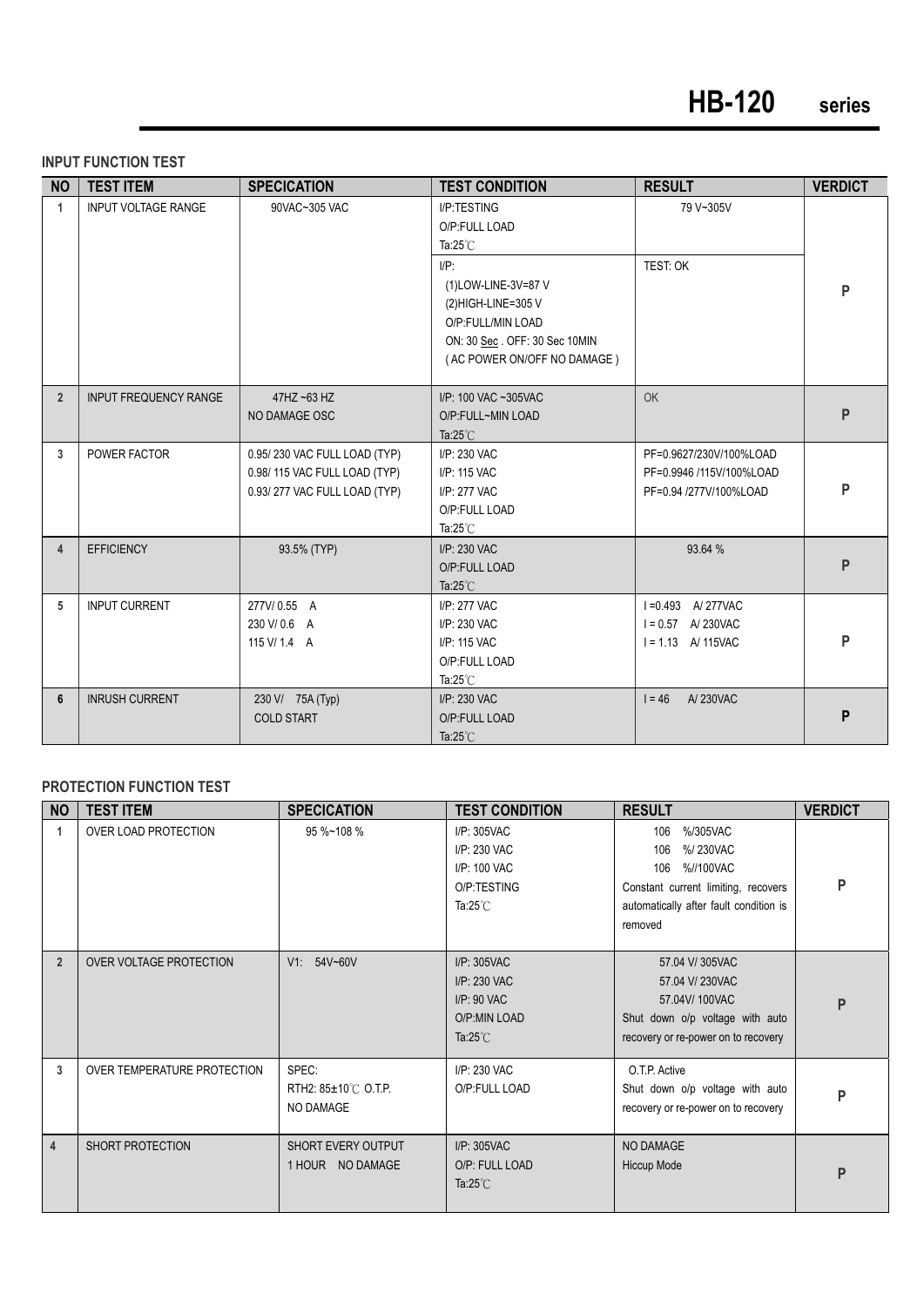#### **COMPONENT STRESS TEST**

| <b>NO</b>      | <b>TEST ITEM</b>                                             | <b>SPECIFICATION</b>                  | <b>TEST CONDITION</b>                                                                                                                                   | <b>RESULT</b>                                                             | <b>VERDICT</b> |
|----------------|--------------------------------------------------------------|---------------------------------------|---------------------------------------------------------------------------------------------------------------------------------------------------------|---------------------------------------------------------------------------|----------------|
| $\mathbf{1}$   | <b>Power Transistor</b><br>(D to S) or (C to E) Peak Voltage | Q5 Rated<br>STF13NM50N 12A/500V       | $I/P$ : High-Line +3V = 308V<br>O/P: (1)Full Load Turn on<br>(2) Output Short<br>(3) Full load continue                                                 | $\vee$<br>(1)<br>474<br>456<br>$\vee$<br>(2)<br>$\vee$<br>(3)<br>456      | P              |
| $\overline{2}$ | Diode Peak Voltage                                           | Q101<br>Rated<br>YA868C15RSC 30A/150V | Ta: $25^{\circ}$ C<br>I/P: High-Line +3V =308V<br>O/P: (1) Full Load Turn on<br>(2) Output Short<br>(3) Full load continue<br>Ta : $25^{\circ}$ C       | 112<br>V<br>(1)<br>10.8 V<br>(2)<br>108<br>V<br>(3)                       |                |
|                |                                                              | Q102<br>Rated<br>YA868C15RSC 30A/150V | $I/P$ : High-Line +3V = 308 V<br>O/P: (1) Full Load Turn on<br>(2) Output Short<br>(3) Full load continue<br>Ta: $25^{\circ}$ C                         | 114<br>V<br>(1)<br>11.8<br>(2)<br>$\vee$<br>(3)<br>110<br>$\vee$          | P              |
| 3              | Input Capacitor Voltage                                      | C5 Rated:<br>82u/450V 105℃ KXG        | $I/P$ : High-Line +3V = 308V<br>O/P: (1)Full Load Turn on /Off<br>(2) Min load Turn on /Off<br>(3) Full Load / Min load<br>Change<br>Ta: $25^{\circ}$ C | $\vee$<br>436.8<br>(1)<br>437.7<br>$\vee$<br>(2)<br>$(3)$ 437.2<br>$\vee$ | P              |
| $\overline{4}$ | Control IC Voltage Test                                      | U 900 Rated<br>L6599AD 8.85V~16V      | $I/P$ : High-Line +3V = 308V<br>O/P: (1)Full Load Turn on /Off<br>(2) Min load Turn on /Off<br>(3) Full Load / Min load<br>Change<br>Ta: $25^{\circ}$ C | 12.652 V<br>(1)<br>12.563 V<br>(2)<br>12.366 V<br>(3)                     | P              |
| 5              | P.F.C Transistor<br>(D to S) or (C to E) Peak Voltage        | Q1 Ratedl<br>STP21NM60N 17A/600V      | $I/P$ : High-Line +3V = 308 V<br>O/P: (1) Full Load Turn on<br>(2) Output Short<br>(3) Full load continue<br>Ta: $25^{\circ}$ C                         | V<br>(1)<br>502<br>V<br>(2)<br>460<br>V<br>(3)<br>458                     | P              |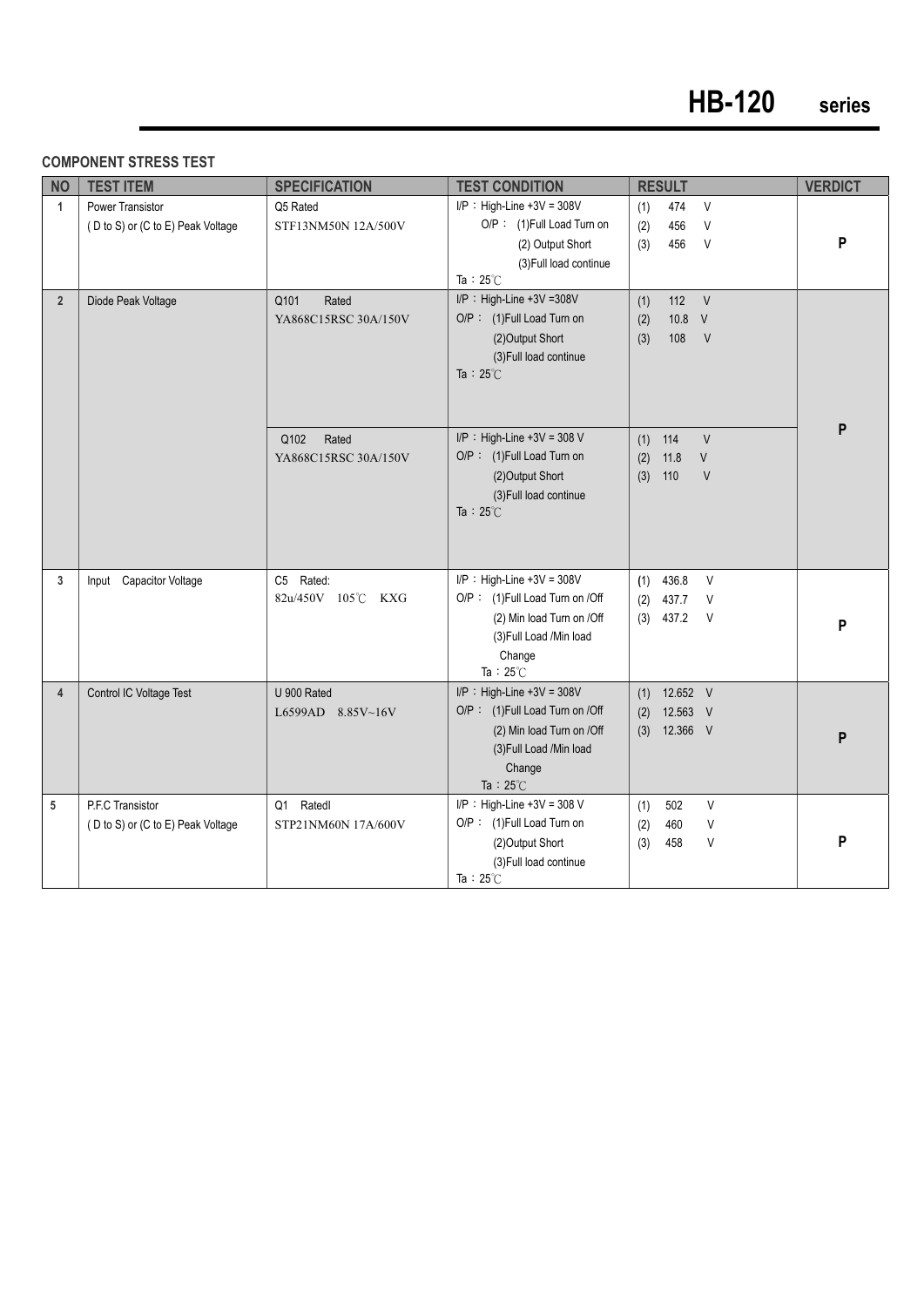#### **SAFETY & EMC TEST**

#### **SAFETY TEST**

| <b>NO</b>      | <b>TEST ITEM</b>            | <b>SPECICATION</b>                                                                               | <b>TEST CONDITION</b>                                                                                                  | <b>RESULT</b>                                                                                       | <b>VERDICT</b> |
|----------------|-----------------------------|--------------------------------------------------------------------------------------------------|------------------------------------------------------------------------------------------------------------------------|-----------------------------------------------------------------------------------------------------|----------------|
| 1              | <b>WITHSTAND VOLTAGE</b>    | IEC60950-1<br>I/P-O/P: 3.75KVAC/min<10mA<br>I/P-FG:1.88 KVAC/min<10mA<br>O/P-FG:1.5KVAC/min<10mA | I/P-O/P: 4 KVAC/min<br>I/P-FG: 2.256KVAC/min<br>O/P-FG: 1.8 KVAC/min<br>Ta: $25^{\circ}$ C                             | I/P-O/P: 2.723<br>mA<br>I/P-FG: 2.452<br>mA<br>O/P-FG:3.67<br>mA<br>NO DAMAGE                       | P              |
| $\overline{2}$ | <b>ISOLATION RESISTANCE</b> | $I/P$ -O/P:500VDC>100M $\Omega$<br>I/P-FG: 500VDC>100M $\Omega$<br>O/P-FG:500VDC>100M $\Omega$   | $I/P$ -O/P:<br>500<br><b>VDC</b><br>$I/P-FG$ :<br>500<br><b>VDC</b><br>O/P-FG: 500<br><b>VDC</b><br>Ta: $25^{\circ}$ C | $I/P$ -O/P: 30<br>$G\Omega$<br>$I/P-FG: 30$<br>$G \Omega$<br>$O/P-FG: 30$<br>$G\Omega$<br>NO DAMAGE | P              |
| 3              | <b>GROUNDING CONTINUITY</b> | IEC60950-1<br>FG(PE) TO CHASSIS<br>OR TRACE < $100 \text{ m}\Omega$                              | 2min<br>40A<br>Ta: $25^{\circ}$ C                                                                                      | 11<br>$m\Omega$                                                                                     | P              |
| $\overline{4}$ | <b>LEAKAGE CURRENT</b>      | IEC60950-1<br>$< 0.75$ mA / 240VAC                                                               | I/P: 240 VAC<br>O/P:Min LOAD<br>Ta: $25^{\circ}$ C                                                                     | $L-FG: 0.22$<br>mA<br>N-FG:0.22<br>mA                                                               | P              |
| 5              | APPROVAL                    | TUV: Certificate NO : E334940<br>UL: File NO : R50185176                                         |                                                                                                                        |                                                                                                     | P              |

#### **E.M.C TEST**

| <b>NO</b>   | <b>TEST ITEM</b>  | <b>SPECICATION</b>                                                | <b>TEST CONDITION</b>                                                                   | <b>RESULT</b>                        | <b>VERDICT</b> |
|-------------|-------------------|-------------------------------------------------------------------|-----------------------------------------------------------------------------------------|--------------------------------------|----------------|
| 1           | <b>HARMONIC</b>   | EN61000-3-2<br><b>CLASS A</b><br><b>CLASS C</b><br><b>CLASS D</b> | I/P: 240VAC/50HZ<br>LOAD:LED/ELECTRONIC LOAD<br>O/P:100%/50% LOAD<br>Ta: $25^{\circ}$ C | <b>PASS</b>                          | P              |
| $2^{\circ}$ | <b>CONDUCTION</b> | EN55022 EN55015<br><b>CLASS B</b>                                 | I/P: 230 VAC (50HZ)<br>O/P:FULL/50% LOAD<br>Ta: $25^{\circ}$ C                          | <b>PASS</b><br>Test by certified Lab | P              |
| 3           | <b>RADIATION</b>  | EN55022 EN55015<br><b>CLASS B</b>                                 | I/P: 230 VAC (50HZ)<br>O/P:FULL LOAD<br>Ta: $25^{\circ}$ C                              | <b>PASS</b><br>Test by certified Lab | P              |
| 4           | E.S.D             | EN61000-4-2<br><b>INDUSTRY</b><br>AIR:8KV / Contact:4KV           | I/P: 230 VAC/50HZ<br>O/P:FULL LOAD<br>Ta: $25^{\circ}$ C                                | CRITERIA A                           | P              |
| 5           | E.F.T             | EN61000-4-4<br><b>INDUSTRY</b><br><b>INPUT: 2KV</b>               | I/P: 230 VAC/50HZ<br>O/P:FULL LOAD<br>Ta: $25^{\circ}$ C                                | CRITERIA A                           | P              |
| 6           | <b>SURGE</b>      | IEC61000-4-5<br><b>INDUSTRY</b><br>$L-N:2KV$<br>L,N-PE:4KV        | I/P: 230 VAC/50HZ<br>O/P:FULL LOAD<br>Ta: $25^{\circ}$ C                                | CRITERIA A                           | P              |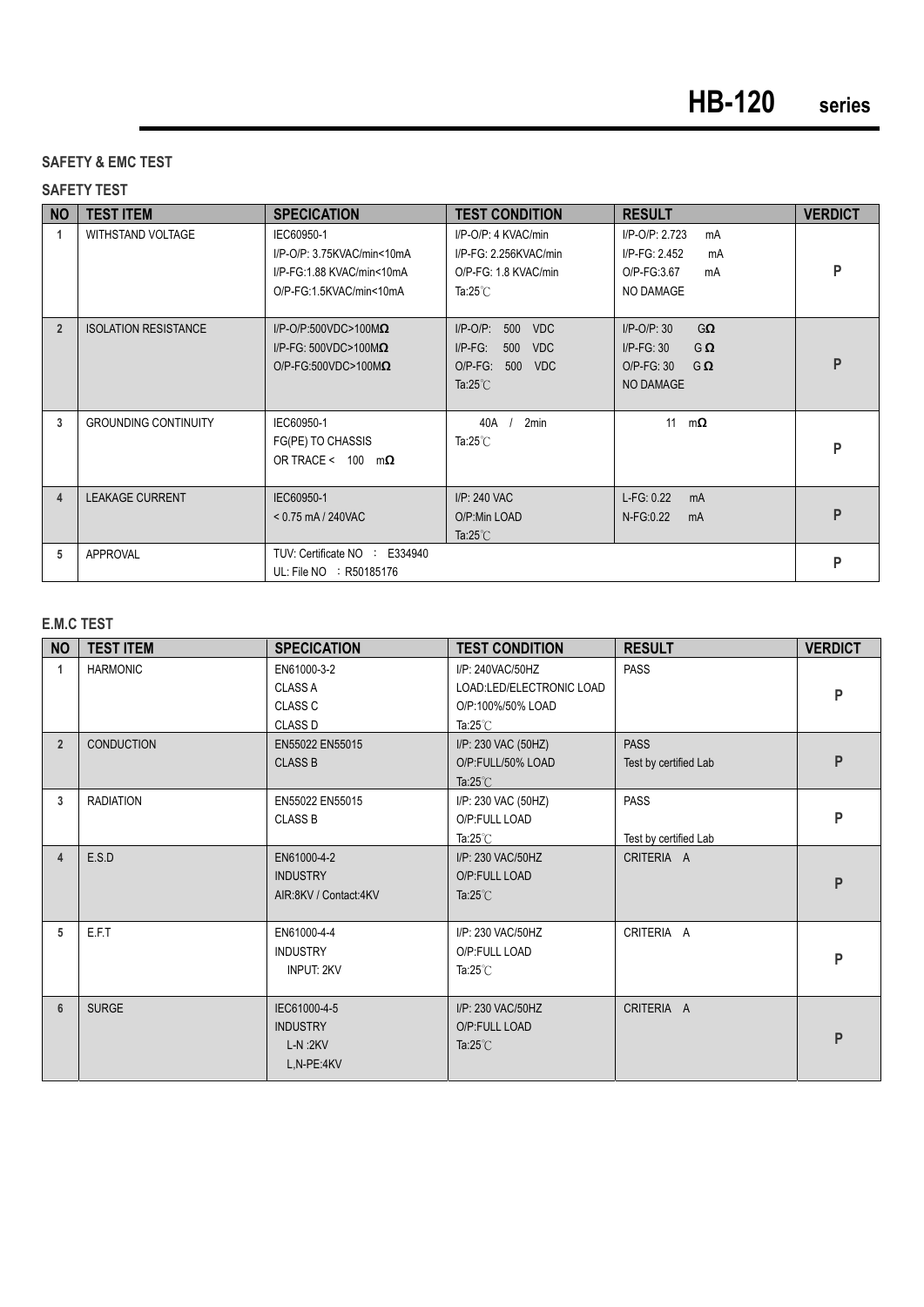## **HB-120 series**

#### **Reliability Test**

|                | NO   TEST ITEM           | <b>SPECIFICATION</b> |                                                                          |                                                                   |  | <b>TEST CONDITION</b><br><b>RESULT</b>                             |                      |          |                           | <b>VERDICT</b> |
|----------------|--------------------------|----------------------|--------------------------------------------------------------------------|-------------------------------------------------------------------|--|--------------------------------------------------------------------|----------------------|----------|---------------------------|----------------|
| $\mathbf{1}$   | TEMPERATURE RISE TEST    |                      | MODEL: HB-120-48                                                         |                                                                   |  |                                                                    |                      |          |                           |                |
|                |                          |                      |                                                                          | 1. ROOM AMBIENT BURN-IN: 2.5 HRS                                  |  |                                                                    |                      |          |                           |                |
|                |                          |                      | I/P: 230VAC O/P: FULL LOAD Ta= 27.6 °C                                   |                                                                   |  |                                                                    |                      |          |                           |                |
|                |                          |                      | 2. HIGH AMBIENT BURN-IN: 5.5HRS<br>I/P: 230VAC O/P: FULL LOAD Ta=54.8 °C |                                                                   |  |                                                                    |                      |          |                           |                |
|                |                          |                      |                                                                          |                                                                   |  |                                                                    |                      |          |                           |                |
|                |                          |                      |                                                                          |                                                                   |  |                                                                    |                      |          | ROOM AMBIENT HIGH AMBIENT |                |
|                |                          |                      | NO                                                                       | <b>Position</b>                                                   |  | P/N                                                                | Ta= 27.6 $\degree$ C |          | Ta= 54.8 $\degree$ C      |                |
|                |                          |                      | 1                                                                        | B <sub>D</sub> 1                                                  |  | 4A/800V GLASS GBU408                                               | $50.1^{\circ}$ C     |          | 70.3°C                    |                |
|                |                          |                      | 2                                                                        | Q <sub>1</sub>                                                    |  | IRFB20N50K 20A/500V                                                | $51.2^{\circ}$ C     |          | 71.2°C                    |                |
|                |                          |                      | 3                                                                        | L2                                                                |  | TF2072                                                             | $52.2^{\circ}$ C     |          | 72.0°C                    |                |
|                |                          |                      | 4                                                                        | Q <sub>5</sub>                                                    |  | STF13NM50N 12A/500V                                                | $51.7^{\circ}$ C     |          | 71.6°C                    |                |
|                |                          |                      | 5                                                                        | D <sub>2</sub>                                                    |  | BYV29X-600 7A/600V                                                 | $52.6^{\circ}$ C     |          | 72.3°C                    | P              |
|                |                          |                      | 6                                                                        | RTH <sub>2</sub>                                                  |  | $1/2W$ 200K $\Omega$ 1%<br>82u/450V 10Kh 105℃ 18*30                | $49.6^{\circ}$ C     |          | $69.6^{\circ}$ C          |                |
|                |                          |                      | $\overline{7}$                                                           | C <sub>5</sub>                                                    |  | <b>KXG</b>                                                         | $49.0^{\circ}$ C     |          | $68.8^{\circ}$ C          |                |
|                |                          |                      | 8                                                                        | T1                                                                |  | TF2073                                                             | $54.2^{\circ}$ C     |          | 73.4°C                    |                |
|                |                          |                      | 9                                                                        | Q101                                                              |  | IRFB3607PBF 80A/75V                                                | $51.1^{\circ}$ C     |          | 71.1°C                    |                |
|                |                          |                      | 10                                                                       | D <sub>9</sub>                                                    |  | BYV26EGP 1A/1KV                                                    | $50.4$ °C            |          | 70.4°C                    |                |
|                |                          |                      | 11                                                                       | C102                                                              |  | 680u/35V UL10Kh 10*23 ZLH                                          | $48.3^{\circ}$ C     |          | $68.5^{\circ}$ C          |                |
|                |                          |                      | $12 \overline{ }$                                                        | C <sub>201</sub>                                                  |  | 47u/50V UL10Kh 6.3*11 YXM                                          | $49.9^{\circ}$ C     |          | $69.9^{\circ}$ C          |                |
|                |                          |                      | 13                                                                       | C <sub>38</sub>                                                   |  | 100u/25V UL10Kh 6.3*11 YXM                                         | $51.6^{\circ}$ C     |          | 71.5°C                    |                |
|                |                          |                      | 14                                                                       | U900                                                              |  | PWM L6599AD                                                        | $50.1^{\circ}$ C     |          | 70.3°C                    |                |
|                |                          |                      | 15                                                                       | U1                                                                |  | <b>NCP1608B</b>                                                    | $51.6^{\circ}$ C     |          | 71.9°C                    |                |
| $\overline{2}$ | OVER LOAD BURN-IN TEST   |                      | NO DAMAGE                                                                |                                                                   |  | $I/P$ : 305 VAC                                                    |                      | TEST: OK |                           |                |
|                |                          |                      | 1 HOUR (MIN)                                                             |                                                                   |  | O/P: O/P SHORT TEST                                                |                      |          |                           |                |
|                |                          |                      |                                                                          |                                                                   |  | Ta : $25^{\circ}$ C                                                |                      |          |                           | P              |
|                |                          |                      |                                                                          |                                                                   |  |                                                                    |                      |          |                           |                |
| 3              | LOW TEMPERATURE          |                      |                                                                          | TURN ON AFTER 2 HOUR                                              |  | I/P: 305VAC/230 VAC/100VAC                                         |                      | TEST: OK |                           |                |
|                | TURN ON TEST             |                      |                                                                          |                                                                   |  | $O/P: 95\%$ LOAD                                                   |                      |          |                           | P              |
|                |                          |                      |                                                                          |                                                                   |  | Ta= -40 $°C$                                                       |                      |          |                           |                |
| $\overline{4}$ | <b>HIGH HUMIDITY</b>     |                      |                                                                          | AFTER 12 HOURS                                                    |  | I/P: 305 VAC                                                       |                      | TEST: OK |                           |                |
|                | <b>HIGH TEMPERATURE</b>  |                      | IN CHAMBER ON                                                            |                                                                   |  | O/P : 95%                                                          |                      |          |                           |                |
|                | <b>HIGH VOLTAGE</b>      |                      | CONTROL 60 °C                                                            |                                                                   |  | Ta= 60 $^{\circ}$ C                                                |                      |          |                           | P              |
|                | TURN ON TEST             |                      | NO DAMAGE                                                                |                                                                   |  | HUMIDITY= 95 %R.H                                                  |                      |          |                           |                |
| 5              | TEMPERATURE              |                      | $+0.03\%$ (0~50°C)                                                       |                                                                   |  | I/P: 230 VAC                                                       |                      |          | $\pm$ 0.002 %(0~50°C)     |                |
|                | <b>COEFFICIENT</b>       |                      |                                                                          |                                                                   |  | O/P: FULL LOAD                                                     |                      |          |                           |                |
|                |                          |                      |                                                                          |                                                                   |  |                                                                    |                      |          |                           | P              |
|                |                          |                      |                                                                          |                                                                   |  |                                                                    |                      |          |                           |                |
| $6\phantom{1}$ | STORAGE TEMPERATURE TEST |                      |                                                                          | 1. Thermal shock Temperature : $-45^{\circ}$ C ~ +90 $^{\circ}$ C |  |                                                                    |                      | OK       |                           |                |
|                |                          |                      |                                                                          | 2. Temperature change rate : 25°C / MIN                           |  |                                                                    |                      |          |                           |                |
|                |                          |                      |                                                                          |                                                                   |  | 3. Dwell time low and high temperature : 30 MIN/EACH               |                      |          |                           | P              |
|                |                          |                      |                                                                          | 4. Total test cycle: 5 CYCLE                                      |  |                                                                    |                      |          |                           |                |
|                |                          |                      |                                                                          | 5. Input/Output condition: STATIC                                 |  |                                                                    |                      |          |                           |                |
|                |                          |                      |                                                                          | 1. Thermal shock Temperature : -35℃~ +65℃                         |  |                                                                    |                      |          |                           |                |
| $\overline{7}$ | THERMAL SHOCK TEST       |                      |                                                                          | 2. Temperature change rate : 25°C / MIN                           |  |                                                                    |                      | OK       |                           |                |
|                |                          |                      |                                                                          |                                                                   |  | 3. Dwell time low and high temperature : 30 MIN/EACH               |                      |          |                           |                |
|                |                          |                      |                                                                          | 4. Total test cycle: 10 CYCLE                                     |  |                                                                    |                      |          |                           | P              |
|                |                          |                      |                                                                          |                                                                   |  | 5. Input/Output condition: 230VAC/Full Load TURN ON/58 'SEC.; TURN |                      |          |                           |                |
|                |                          |                      | OFF/2SEC.                                                                |                                                                   |  |                                                                    |                      |          |                           |                |